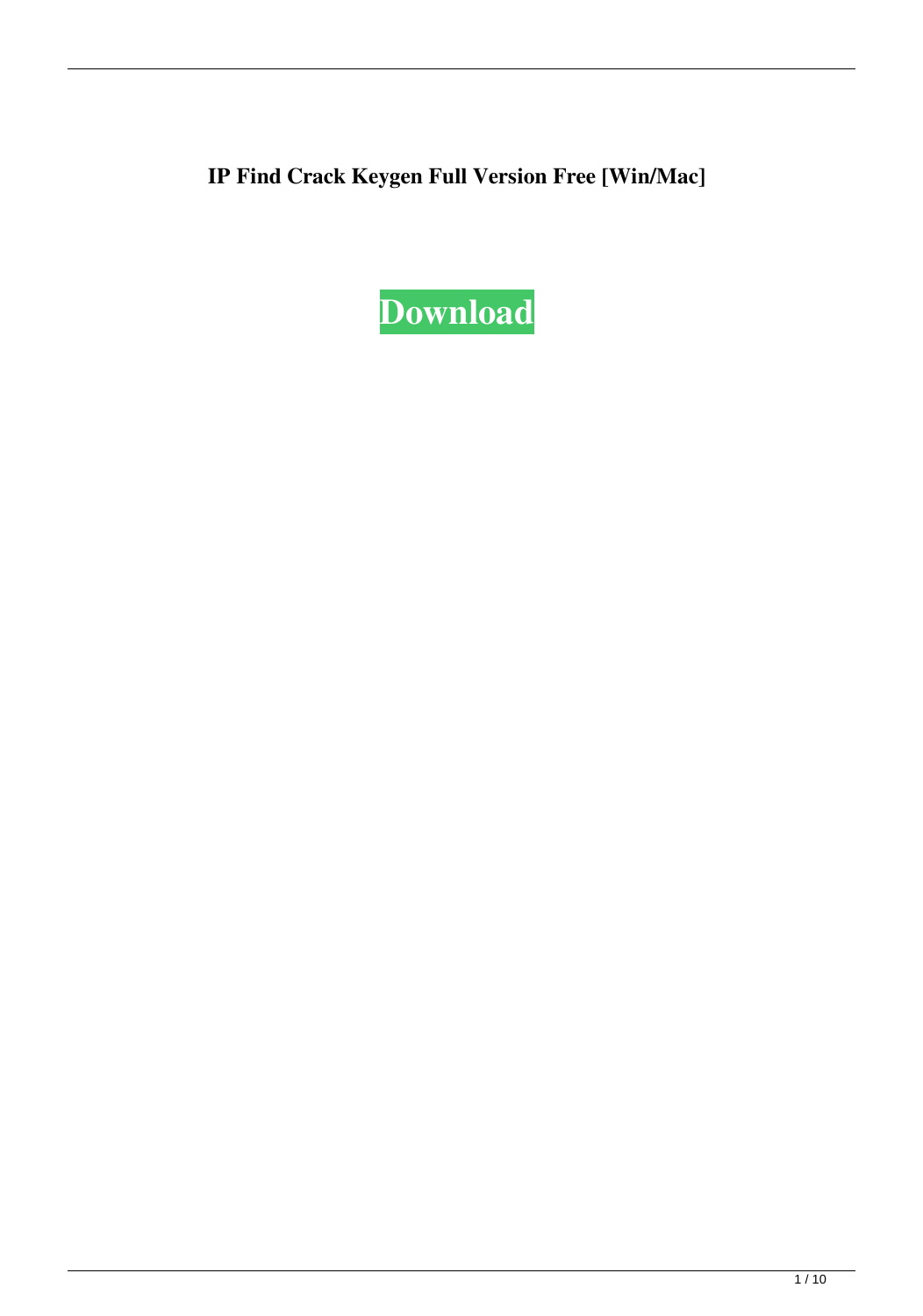Can you remember the last time your Internet went down? Or maybe you just tried to access your favorite website only to be redirected to your ISP's web page? Ever wonder why that happens? Static IP addresses are used when connecting to a computer from a location that does not provide one. Static IP addresses are sometimes given to people when they rent an apartment. It would be annoying to have to keep going back to your apartment manager to tell them the IP address of your web server and then having to remember the address yourself when you move. That's why it's very important to know the static IP address you will receive. IP Find Crack checks your IP address, notifies you via email if it changes, and allows you to use that new address to access the Internet. It will send an email when your address changes so that you know where to go. It can be installed on any Windows computer and it will work with any ISP. It also works with any ISP, so if your current ISP goes out of business, you can keep using your IP address and port number. IP Reset is a cool feature of IP Find Full Cracker. With IP Reset you can change your IP address or port number, for free, to a random value. IP Reset is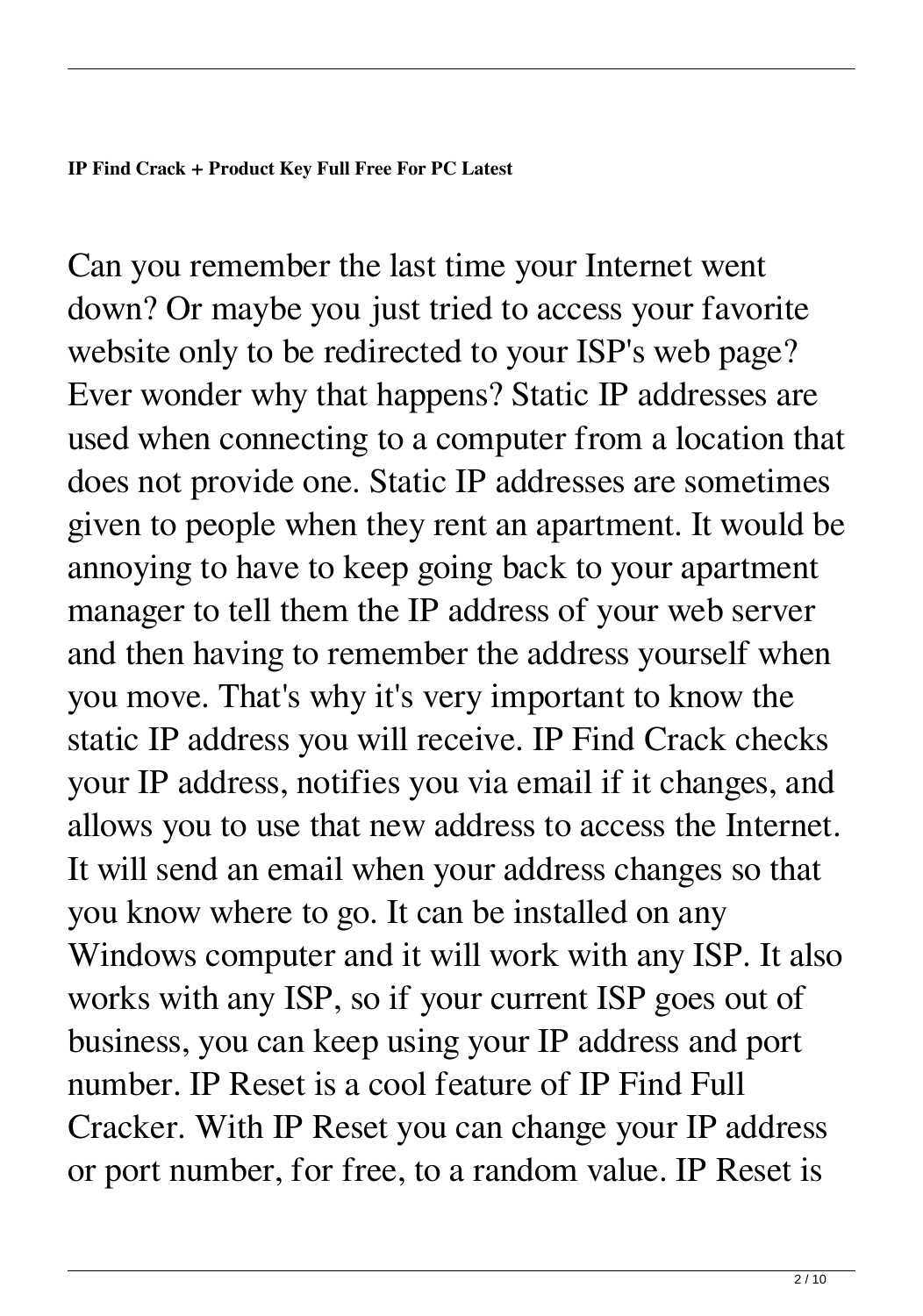not a free tool, you have to buy it, but it's totally worth it, it's just awesome. IP Reset Description: IP Reset is a very useful and helpful application. The application allows you to reset your IP address, that's a free service. You can reset it to any other value, but you have to pay only for the service. You can use it for any purpose, for example if you want to change your address, or port, to avoid an annoyance, you can use it. ID4WeDo is a great utility which is able to check ID codes and password for the application such as ID4 WeDo, ID4WeDo+ and ID4WeDo Pro. ID4WeDo offers the support of the administrator to check the Password. ID4WeDo can also display the options to manually change the ID code and add its protection with an encrypted password and generate a backup password. ID4WeDo is the right application to solve issues such as lost ID codes, lost passwords, and lost recovery codes. IP Tracker is a tool that tracks the changes of your IP address, updates it to your specified email address, and notifies you via email if the IP address changes. IP Tracker can track your IP

**IP Find [2022]**

Macros for shortening and sending large amounts of text between computers. REGEX Length: Regex (Regular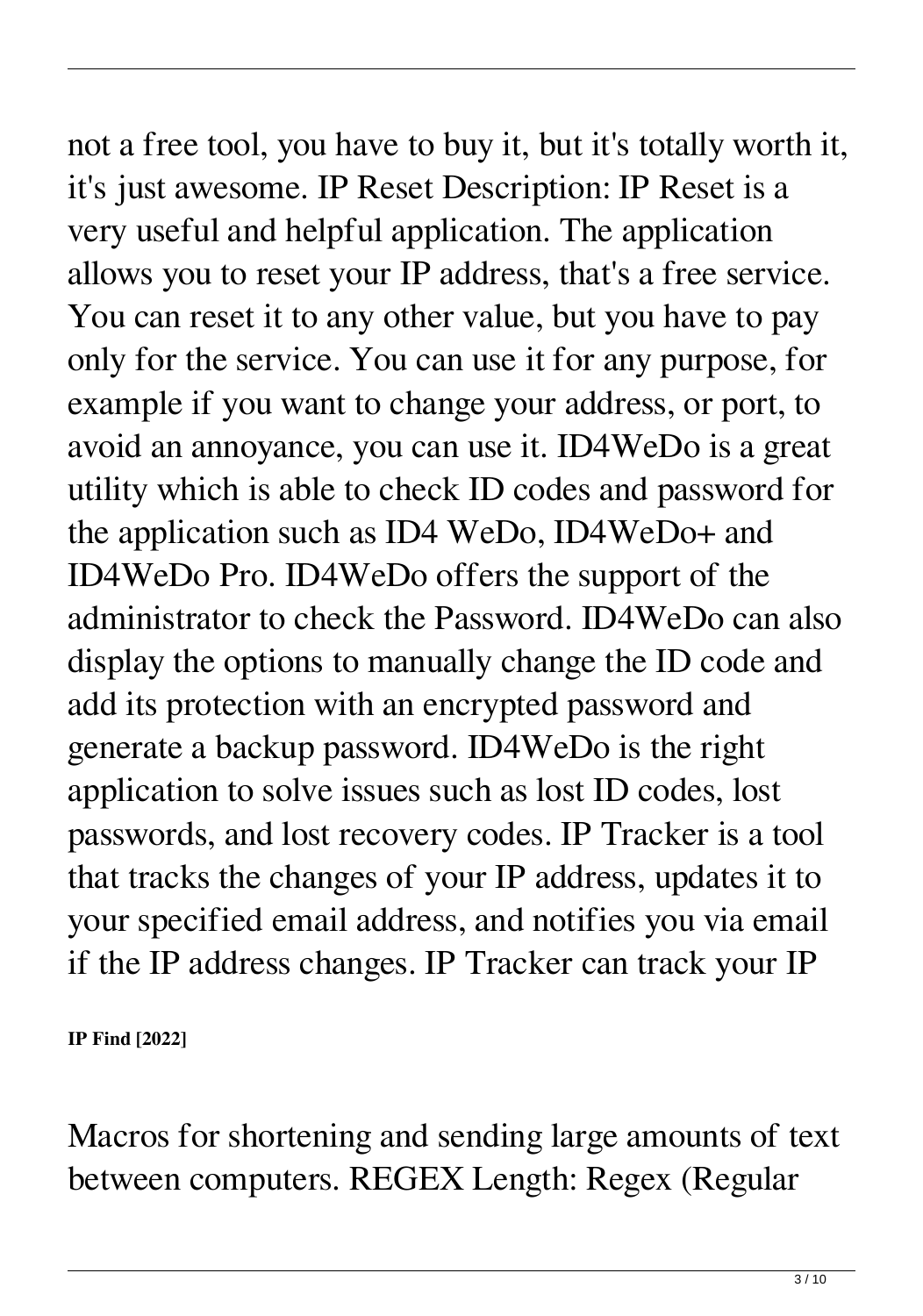Expression) length. MAX LENGTH: Max length in characters. SMTP: Mail Server to send an email to. To: Email to send an email to. Subject: Subject of the email. BODY: Message text. And so on... IP Find was made to help those who do not have or are unable to get a static IP address. Static IP addresses are generally needed in order to access web servers from remote locations. Most home computers receive a different IP address each time they log into their ISP. IP Find will monitor your IP address for you and send an email to a location you specify when the address changes. That way, you will always know how to find your computer! KEYMACRO Description: Macros for shortening and sending large amounts of text between computers. REGEX Length: Regex (Regular Expression) length. MAX LENGTH: Max length in characters. SMTP: Mail Server to send an email to. To: Email to send an email to. Subject: Subject of the email. BODY: Message text. And so on... IP Find was made to help those who do not have or are unable to get a static IP address. Static IP addresses are generally needed in order to access web servers from remote locations. Most home computers receive a different IP

address each time they log into their ISP. IP Find will monitor your IP address for you and send an email to a location you specify when the address changes. That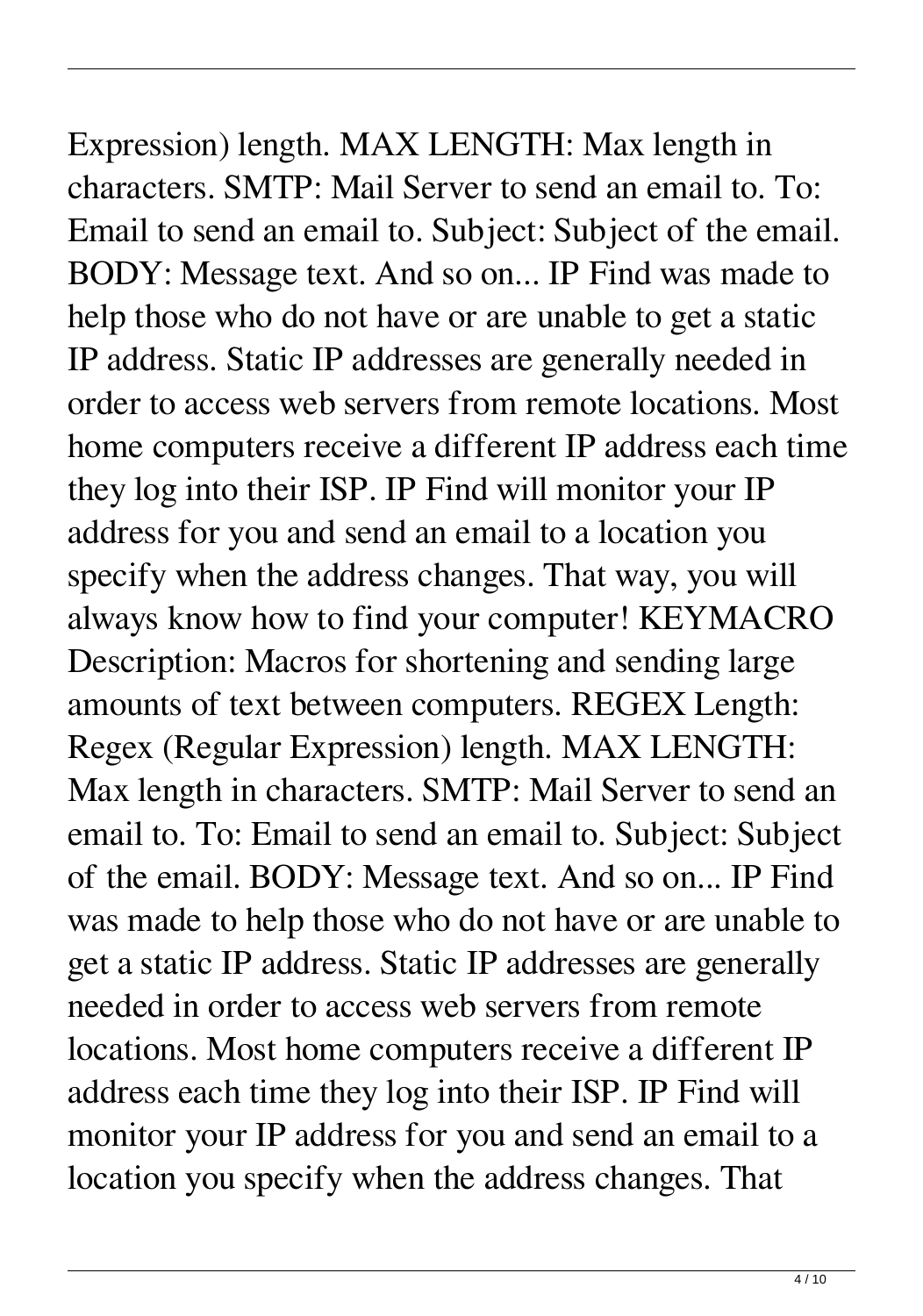## way, you will always know how to find your computer! KEYMACRO Description: Macros for shortening and sending large amounts of text between computers.

REGEX Length: Regex (Regular Expression) length. MAX LENGTH: Max length in characters. SMTP: Mail Server to send an email to. To: Email to send an email to. Subject: Subject of the email. BODY: Message text. And so on... IP Find was made to help those who do not have or are unable to get a static IP address. Static IP addresses are generally needed in order to access web servers from remote locations. Most home computers receive a different IP address each time they log into their ISP. IP Find will 81e310abbf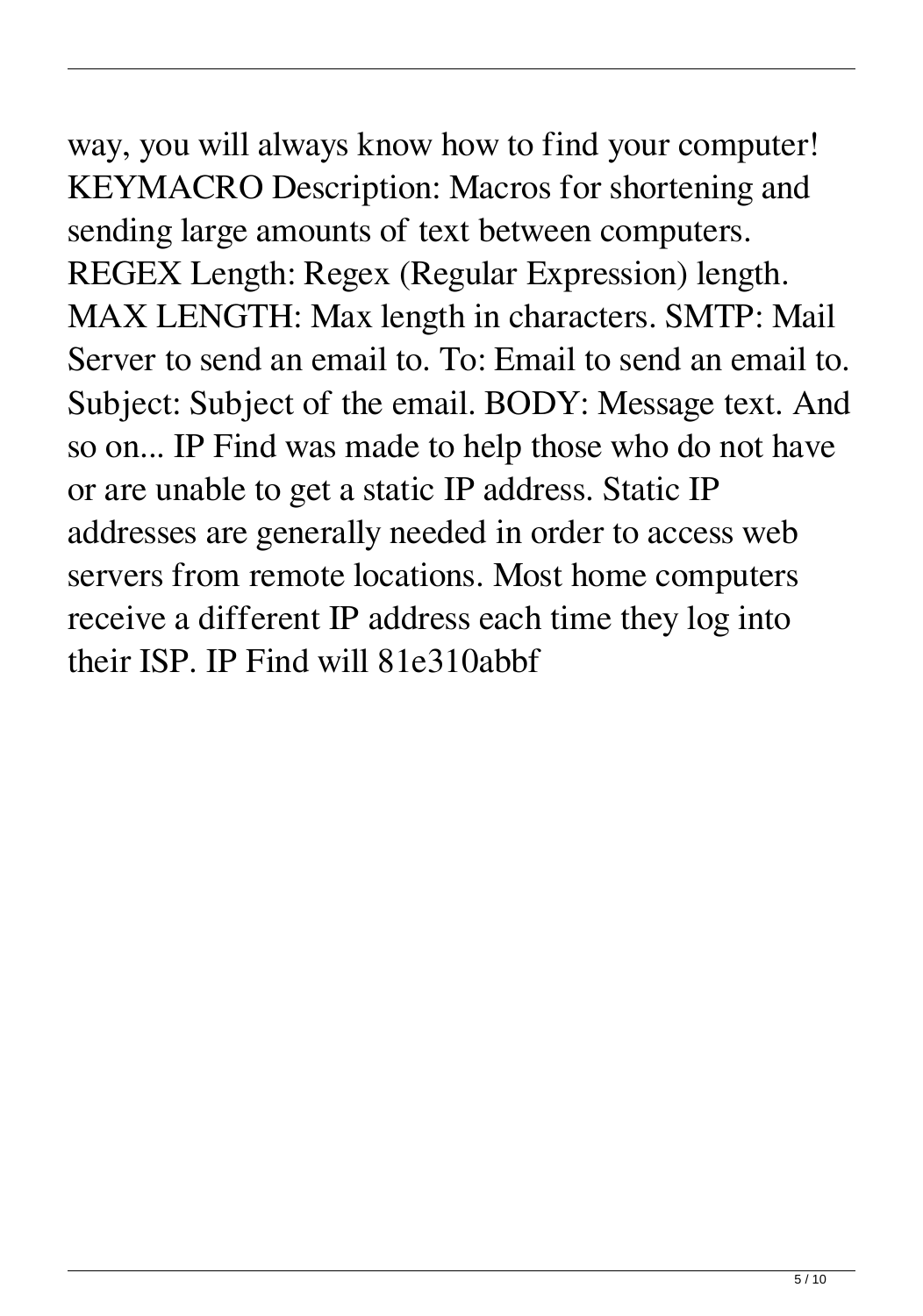Category: General Source: Downloaded on 06/25/2007 at 00:33:36 (GMT) from Version: 1.1.1.1.1 Targets: Windows XP Author: Chester Email: jimb22@bigpond.com Date: 06/25/2007 What it does: Interface Description: Description: Category: Network Source: Downloaded on 06/25/2007 at 00:33:31 (GMT) from Version: 5.1.2.2.1 Targets: Windows Author: Bartolomeo Email: bartolomeo@floppy.it Date: 06/25/2007 What it does: Interface Description: Description: Category: Network Source: Downloaded on 06/25/2007 at 00:33:34 (GMT) from Version: 5.1.2.2.1 Targets: Windows Author: Bartolomeo Email: bartolomeo@floppy.it Date: 06/25/2007 What it does: Interface Description: Description: Category: Network Source: Downloaded on 06/25/2007 at 00:33:32 (GMT) from Version: 5.1.2.2.1 Targets: Windows Author: Bartolomeo Email: bartolomeo@floppy.it Date: 06/25/2007 What it does: Interface Description: Description: Category: Network Source: Downloaded on 06/25/2007 at 00:33:33 (GMT) from Version: 5.1.2.2.1 Targets: Windows Author: Bartolomeo Email: bartolomeo@floppy.it Date: 06/25/2007 What it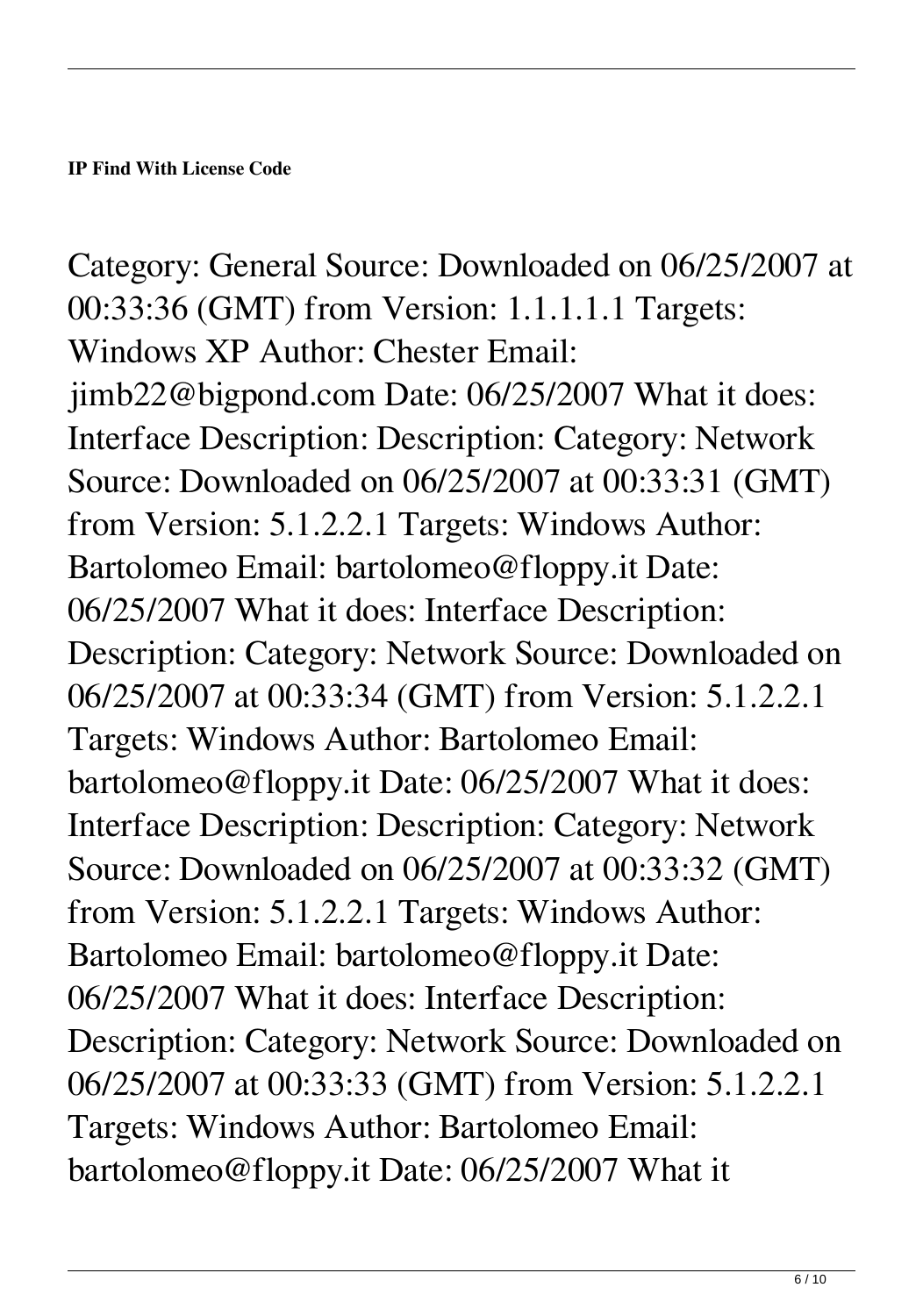------------------ If you are looking for a simple way to configure and keep track of your IP address, IP Find can help. IP Find is a free, open source utility that will monitor your IP address and send an email when it changes. Features: ----------- \* Keeps a record of your IP address \* Email you when the IP address changes \* Email you when your IP address changes to a specific IP address \* Supports multiple email addresses Requirements: ---------- \*Requires PHP5 and a valid email account This invention relates generally to air conditioning systems and, more particularly, to a system for supplying conditioned air to multiple rooms of a building, the system including duct work, a control module for controlling the temperature and flow rate of conditioned air supplied to the rooms, and a humidification system for introducing additional humidity into the conditioned air. Current HVAC systems in occupied buildings are generally of two types. One type is a central air conditioning system that is controlled by a central thermostat. The other type is a split system, in which the supply ductwork is broken into several branches which are each controlled by a separate thermostat. The use of a central thermostat is especially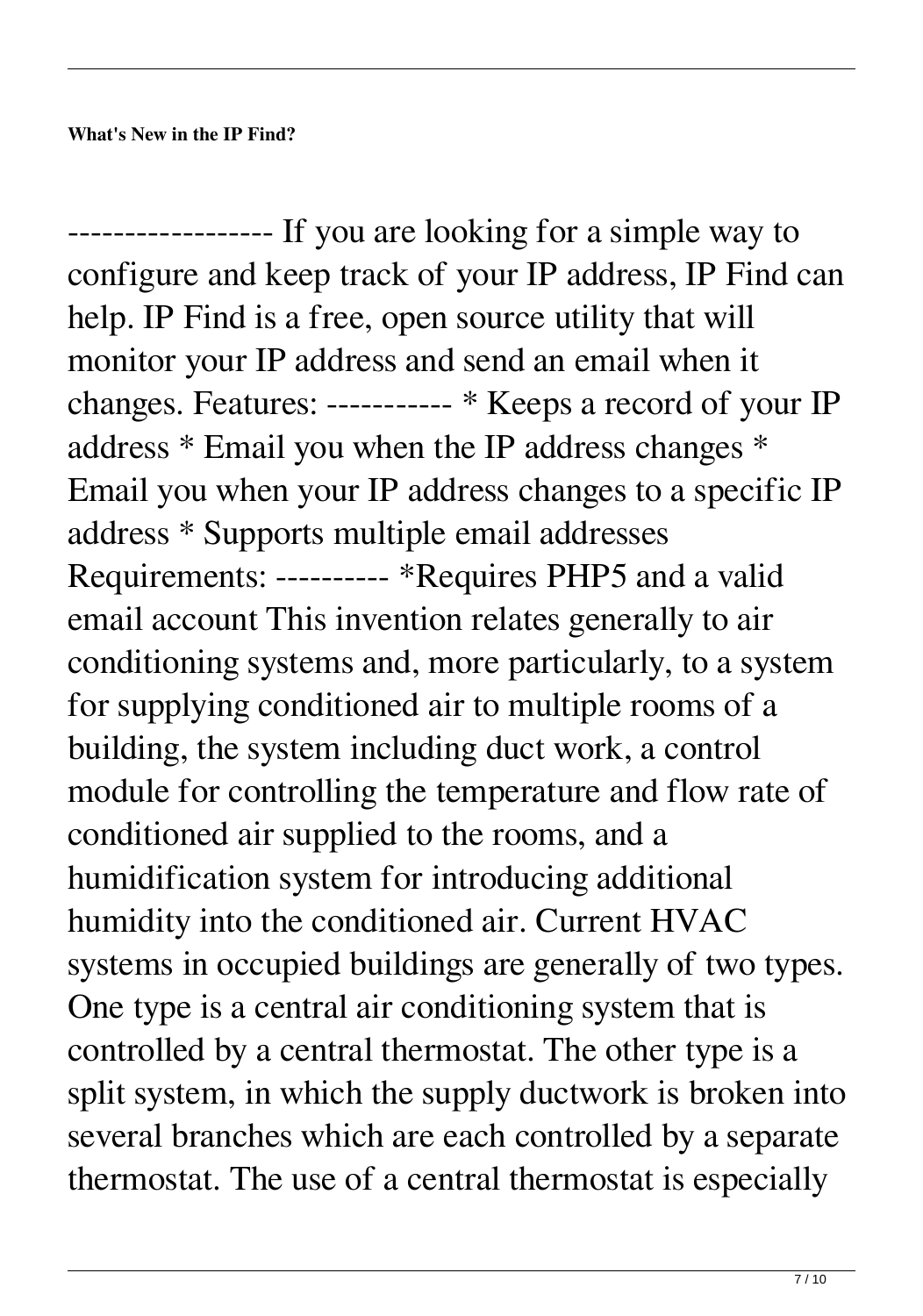common in commercial buildings. A thermostat located in a central area of the building has the advantage of allowing the area of the building to be cooled or heated uniformly. This prevents the areas of the building in which people work from being overly cool or warm. It also avoids the problem of changing the temperature of the building to the comfort level of people who are in a particular room. The systems that use a central thermostat have a central control module that is typically of the following construction. A printed circuit board is mounted in a temperature-controlled casing. Electronic circuitry on the circuit board controls the flow of electrical current to a fan that produces a current of air. An air duct is connected to a flow diffuser, which forces the air current through a heater or air conditioner. The circuit board monitors the temperature in the duct and activates the heater or air conditioner when the duct temperature exceeds a certain level. If the heater or air conditioner is not running, the air current travels through the room to be cooled, which cools the room. The room then returns to the cooling cycle when the air current

passes through the air conditioner. The arrangement described above has a significant disadvantage in that, in order to cool a large area of the building, the air must pass through the room to be cooled a large number of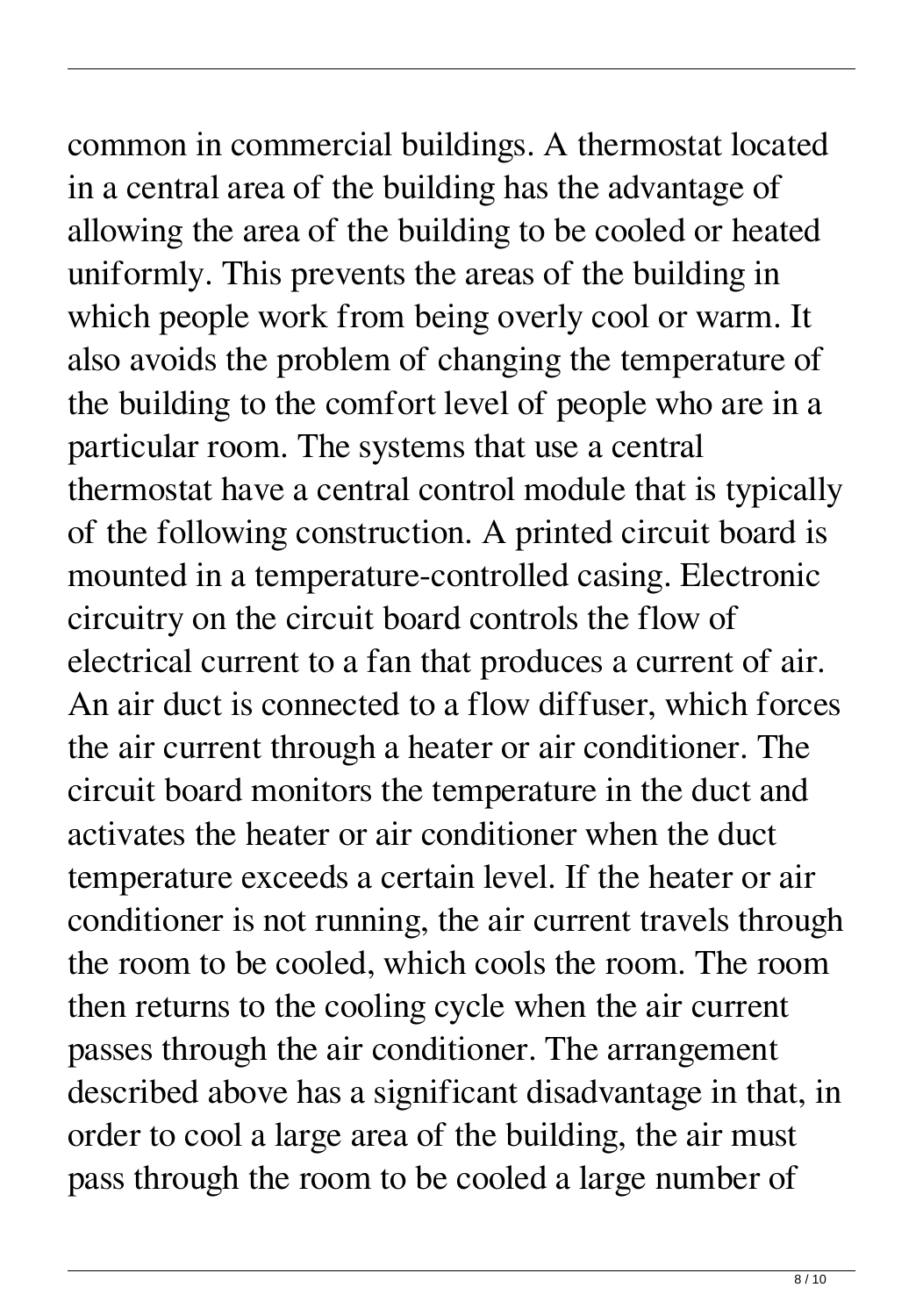times. The air must pass through the heat exchanger a large number of times, since the amount of heat transferred to the air in a single pass is limited. As a result, the overall efficiency of the system is relatively low. One approach to increasing the efficiency of the system is to introduce an air heater into the system. This approach has two major disadvantages. First